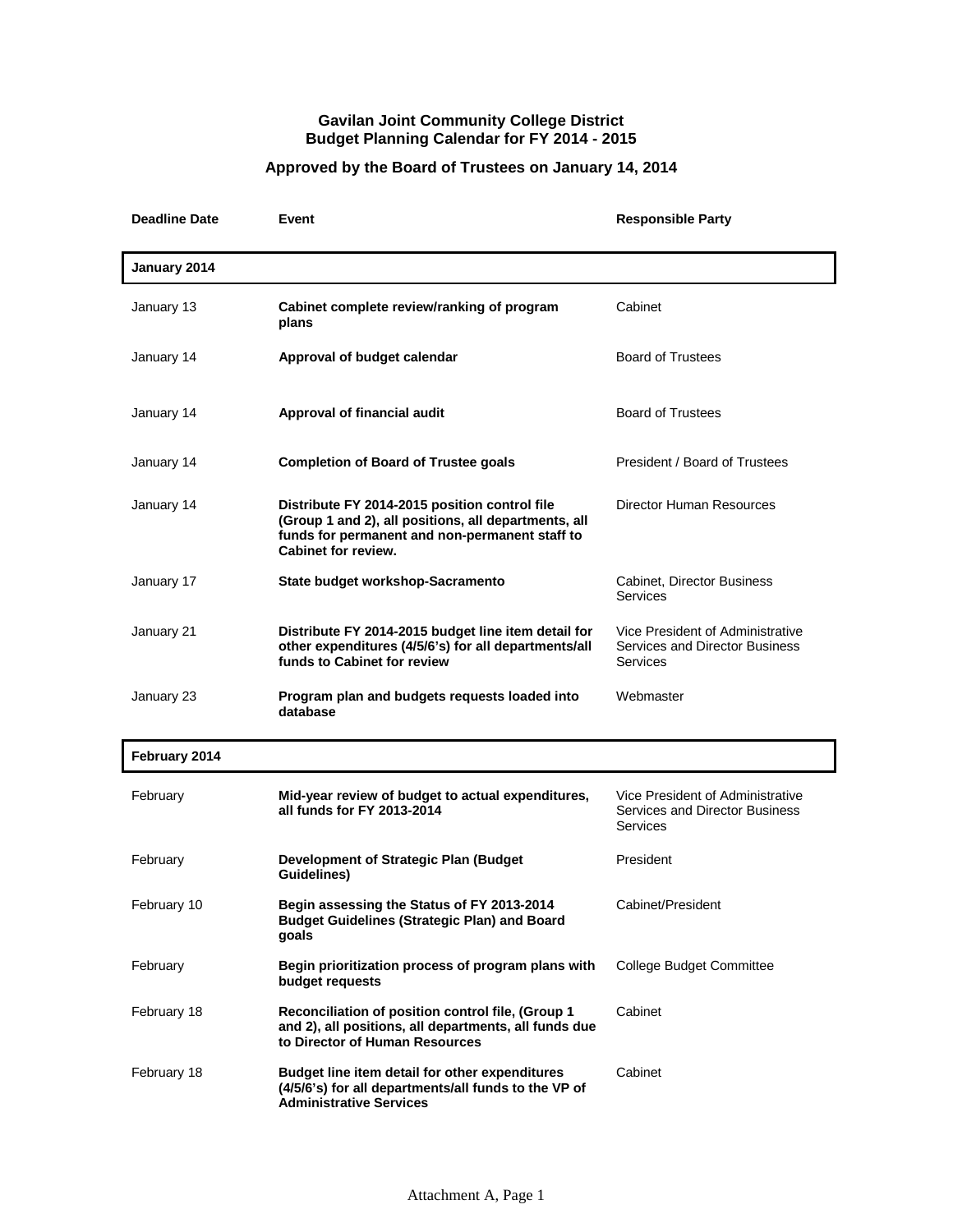| <b>Deadline Date</b> | Event                                                                                                                        | <b>Responsible Party</b>                                                                      |
|----------------------|------------------------------------------------------------------------------------------------------------------------------|-----------------------------------------------------------------------------------------------|
| <b>March 2014</b>    |                                                                                                                              |                                                                                               |
| March 4              | FY 2014-2015 position control file, (Group 1 and 2)<br>projections (Version #1) due to Director, Business<br><b>Services</b> | <b>Director Human Resources</b>                                                               |
| March 12             | Approval of FY 2014-2015 Budget Guidelines<br>(Strategic Plan)                                                               | President's Council                                                                           |
| March 12             | Submit prioritized program plans with budget<br>requests to President's Council                                              | College Budget Committee                                                                      |
| March 17             | Revenue and expenditures calculations; general<br>fund only (Exhibit 2, Version #1) due to Cabinet                           | <b>Director Business Services</b><br>Director, Human Resources                                |
| March 24             | Final deadline for changes to the Tentative Budget<br>document due to VP of Administrative Services                          | Cabinet                                                                                       |
| March 26             | Review revenue and expenditure calculations with<br><b>Board and College Budget Committees</b>                               | <b>Director Business Services</b>                                                             |
| March 26             | Program plans with budget requests<br>recommendation to President                                                            | President's Council                                                                           |
| <b>April 2014</b>    |                                                                                                                              |                                                                                               |
| April                | Cost out summer/fall class schedule                                                                                          | Vice President of Instructional<br>Services, Vice President of Student<br>Services, and Deans |
| April 8              | FY 2014-2015 Strategic Plan to Board of Trustees                                                                             | President                                                                                     |
| April 14             | Revenue and expenditures calculation; all funds<br>(Exhibit 2, Version #2) due to Cabinet                                    | Director Business Services and<br>Director Human Resources                                    |
| April 14             | Final status of prior year Budget Guidelines to VP<br>of Administrative Services                                             | President                                                                                     |
| April 17             | Board and College Budget Committee review of<br><b>Tentative Budget document</b>                                             | Director, Human Resources                                                                     |
| April 25             | Final revenue and expenditures calculation; all<br>funds (Exhibit 2, Version #3) due to VP<br><b>Administrative Services</b> | Director Business Services and<br>Director Human Resources                                    |
| <b>May 2014</b>      |                                                                                                                              |                                                                                               |
| May                  | Governor's May revise with district review                                                                                   | Cabinet                                                                                       |
| May 14               | <b>Complete Tentative Budget to printer</b>                                                                                  | Vice President of Administrative<br>Services                                                  |
| <b>June 2014</b>     |                                                                                                                              |                                                                                               |
| June 10              | <b>Tentative Budget adopted by Board of Trustees</b>                                                                         | <b>Board of Trustees</b>                                                                      |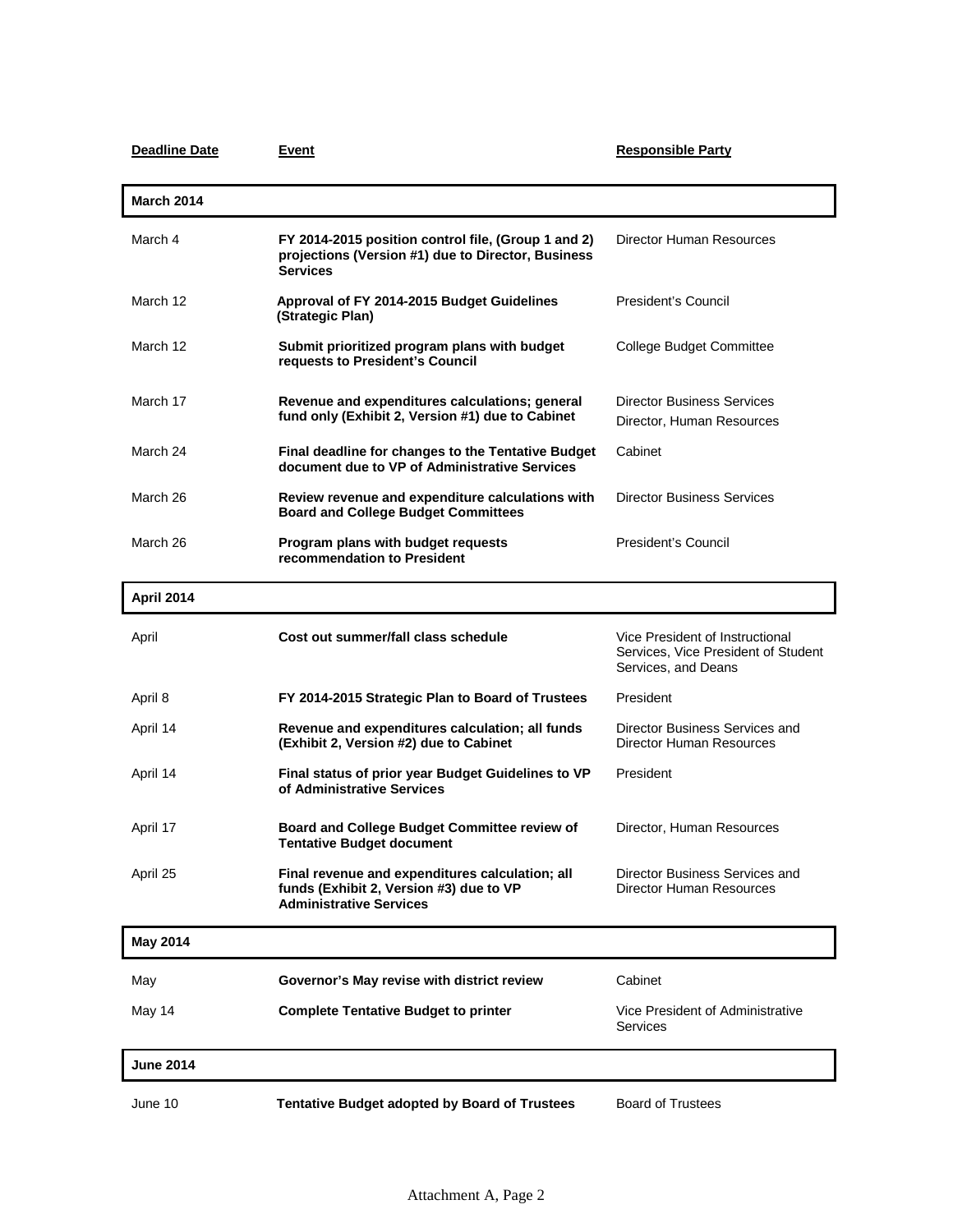## **Deadline Date Event Exercise Exercise 2 and Responsible Party**

Services, various program managers, VPs, and Deans

| <b>July 2014</b> |                                                                                                                                                                                    |                                                                                                                          |
|------------------|------------------------------------------------------------------------------------------------------------------------------------------------------------------------------------|--------------------------------------------------------------------------------------------------------------------------|
| July             | State budget workshop                                                                                                                                                              | <b>Cabinet and Director Business</b><br>Services                                                                         |
| July 7           | <b>Revise Tentative Budget for Final Budget</b>                                                                                                                                    | Director Business Services and<br>Director Human Resources                                                               |
| July 14          | Final deadline for the addition of new positions<br>(Group 1 and 2) to the Final Budget. Freeze<br>position file for Final Budget document due to VP<br>of Administrative Services | Cabinet                                                                                                                  |
| July 21          | Changes in budget line item detail for other<br>expenditures (4/5/6's) department budgets, all<br>funds due to VP of Administrative Services                                       | Cabinet                                                                                                                  |
| July             | Preliminary financial and compliance audit                                                                                                                                         | Vice President of Administrative<br>Services, Director Business<br>Services, various program<br>managers, VPs, and Deans |

| August 2014    |                                                                                                          |                                                                 |
|----------------|----------------------------------------------------------------------------------------------------------|-----------------------------------------------------------------|
| August 5       | <b>Board Budget Committees review of Final Budget</b><br>(College Committee does not meet in the summer) | <b>Director Business Services</b>                               |
| August 14      | Categorical year-end close, FY 2013-2014                                                                 | <b>Director, Business Services</b>                              |
| August 15      | <b>Complete Final Budget to printer</b>                                                                  | Vice President of Administrative<br>Services                    |
| August 29      | All funds year-end close, FY 2013-2014                                                                   | Director, Business Services                                     |
| September 2014 |                                                                                                          |                                                                 |
| September      | <b>Review Final Budget with College Budget</b><br><b>Committee</b>                                       | <b>Director Business Services</b>                               |
| September      | Database available for input of FY 2015-16<br>program plans with or without budget requests.             | Staff                                                           |
| September 9    | <b>Approve Final Budget FY 2014-15</b>                                                                   | <b>Board of Trustees</b>                                        |
| October 2014   |                                                                                                          |                                                                 |
| October        | Final financial and compliance audit                                                                     | Vice President of Administrative<br>Services, Director Business |

Attachment A, Page 3